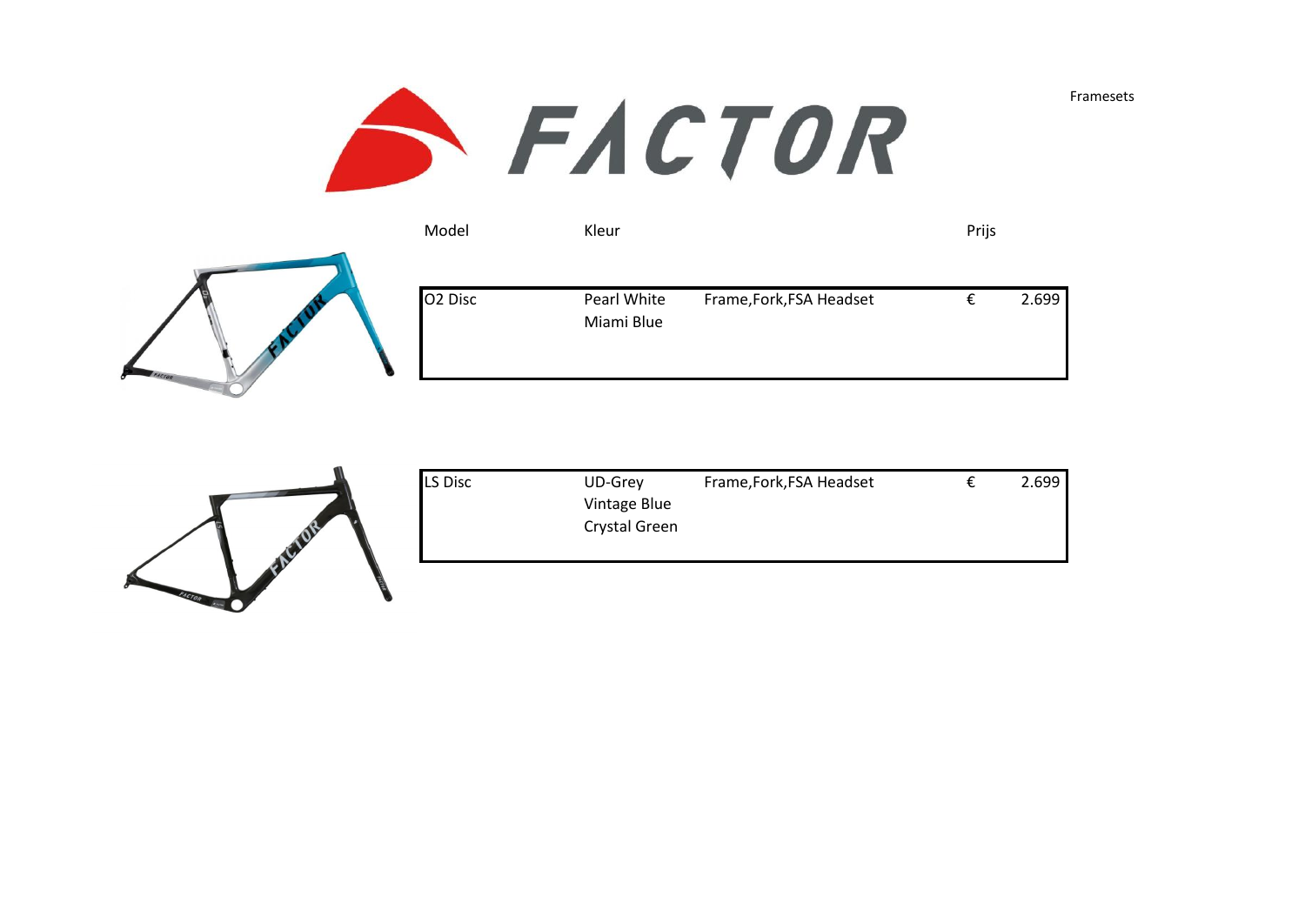

| Model | Kleur | Prijs |
|-------|-------|-------|
|       |       |       |
|       |       |       |



| OSTRO V.A.M. Disc | Flickr       | Frame, Fork, Seatpost | £. | 5.499 |
|-------------------|--------------|-----------------------|----|-------|
|                   | Chrome       | Ceramic Speed Headset |    |       |
|                   | Soho Mix     | Ceramic Speed BB      |    |       |
|                   | Racing Green | Int. Bartstem         |    |       |
|                   |              |                       |    |       |



| O2 V.A.M. Disc | Ornate Black | Frame, Fork, Seatpost | € | 5.499 |
|----------------|--------------|-----------------------|---|-------|
|                | Ornate Azure | Ceramic Speed Headset |   |       |
|                | Chrome       | Ceramic Speed BB      |   |       |
|                | ICA          | Int. Bartstem         |   |       |
|                |              |                       |   |       |



| ONE Disc | Aqua Blue   | Frame, Fork, Seatpost | 5.299 |
|----------|-------------|-----------------------|-------|
|          | Crimson Red | Ceramic Speed Headset |       |
|          |             | Ceramic Speed BB      |       |
|          |             | Int. Bartstem         |       |

Pr.Frames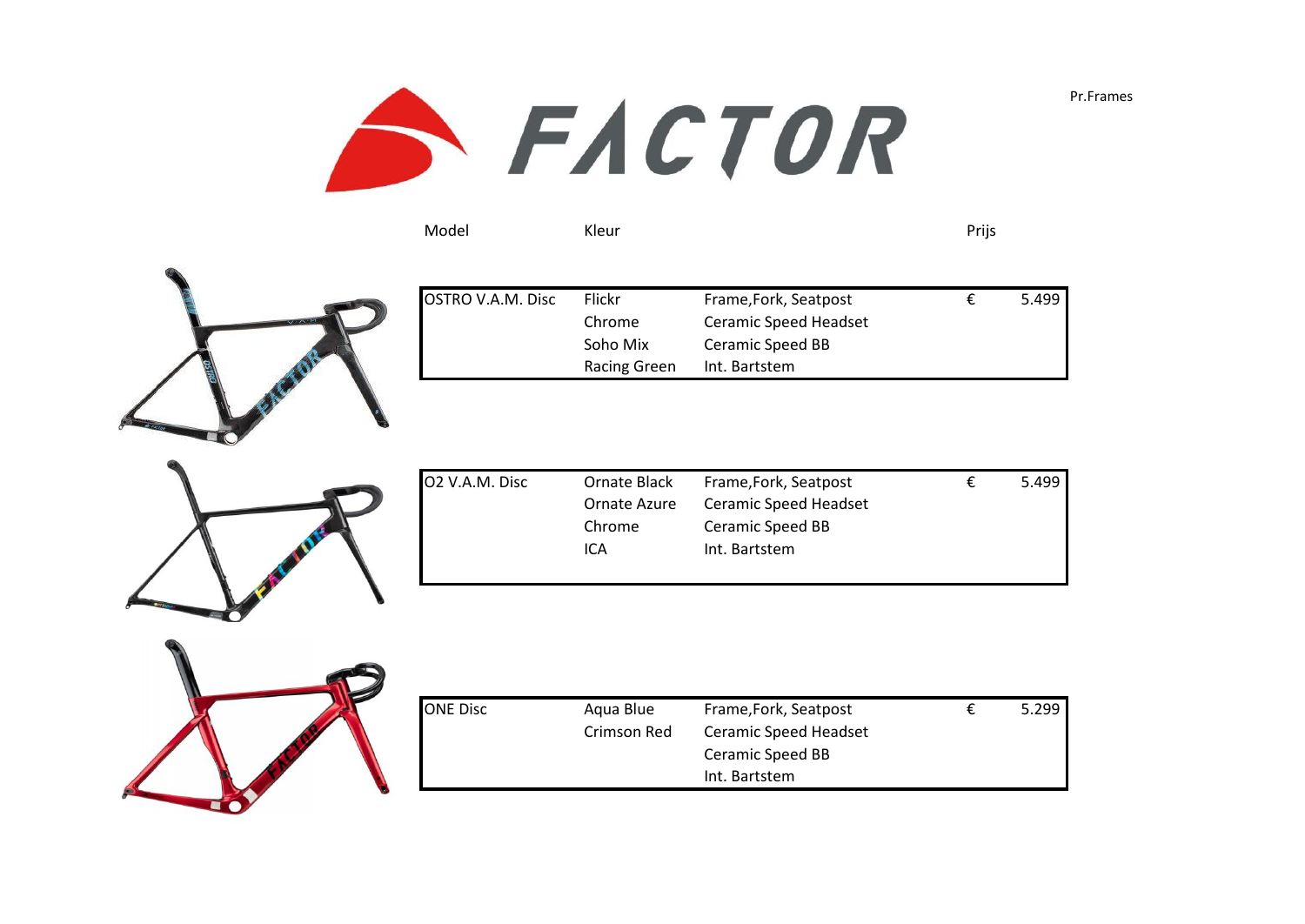



| Slick Disc | Rossa Corsa | Frame, Fork, Seatpost        | 6.399 |
|------------|-------------|------------------------------|-------|
|            | ISN         | <b>Ceramic Speed Headset</b> |       |
|            |             | Ceramic Speed BB             |       |
|            |             | Int. Bartstem                |       |
|            |             |                              |       |



| <b>Vista Disc</b> | Hunter Green | Frame, Fork, Seatpost | 4.799 |
|-------------------|--------------|-----------------------|-------|
|                   |              | Ceramic Speed Headset |       |
|                   |              | Ceramic Speed BB      |       |
|                   |              | Int. Bartstem         |       |



| HANZO | isn          | Frame, Fork, Seatpost        | 6.299 |
|-------|--------------|------------------------------|-------|
|       | Racing Green | <b>Ceramic Speed Headset</b> |       |
|       |              | Ceramic Speed BB             |       |
|       |              | Int. Bartstem                |       |
|       |              |                              |       |

Pr.Frames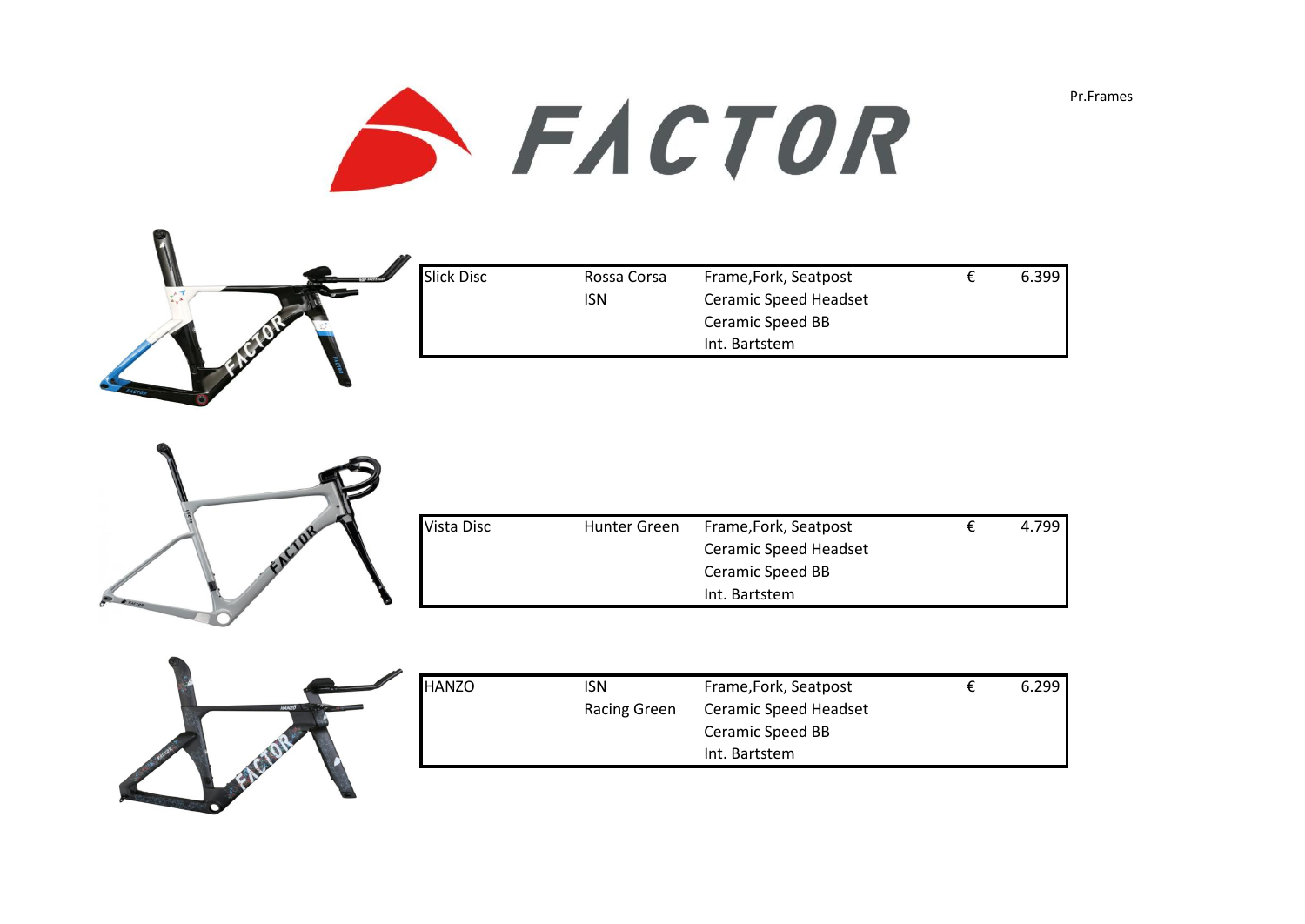Pr.Frames + Wheels









| 02 V.A.M. Rim     | Ornate Black        | Frame, Fork, Seatpost        | € | 7.299 |
|-------------------|---------------------|------------------------------|---|-------|
|                   | Ornate Azure        | <b>Ceramic Speed Headset</b> |   |       |
|                   |                     |                              |   |       |
|                   | Chrome              | Ceramic Speed BB             |   |       |
|                   | <b>ICA</b>          | <b>Black Inc Wheels</b>      |   |       |
| 02 V.A.M. Disc    | Ornate Black        | Frame, Fork, Seatpost        | € | 7.299 |
|                   | Ornate Azure        | <b>Ceramic Speed Headset</b> |   |       |
|                   | Chrome              | Ceramic Speed BB             |   |       |
|                   | <b>ICA</b>          | <b>Black Inc Wheels</b>      |   |       |
| <b>ONE Rim</b>    | Aqua Blue           | Frame, Fork, Seatpost        | € | 6.999 |
|                   | Crimson Red         | Ceramic Speed Headset        |   |       |
|                   |                     | Ceramic Speed BB             |   |       |
|                   |                     | <b>Black Inc Wheels</b>      |   |       |
| <b>ONE Disc</b>   | Aqua Blue           | Frame, Fork, Seatpost        | € | 6.999 |
|                   | Crimson Red         | <b>Ceramic Speed Headset</b> |   |       |
|                   |                     | <b>Ceramic Speed BB</b>      |   |       |
|                   |                     | <b>Black Inc Wheels</b>      |   |       |
|                   |                     |                              |   |       |
| <b>OSTRO Disc</b> | Flickr              | Frame, Fork, Seatpost        | € | 7.299 |
|                   | Chrome              | <b>Ceramic Speed Headset</b> |   |       |
|                   | Soho Mix            | Ceramic Speed BB             |   |       |
|                   | <b>Racing Green</b> | <b>Black Inc Wheels</b>      |   |       |

Model Kleur Prijs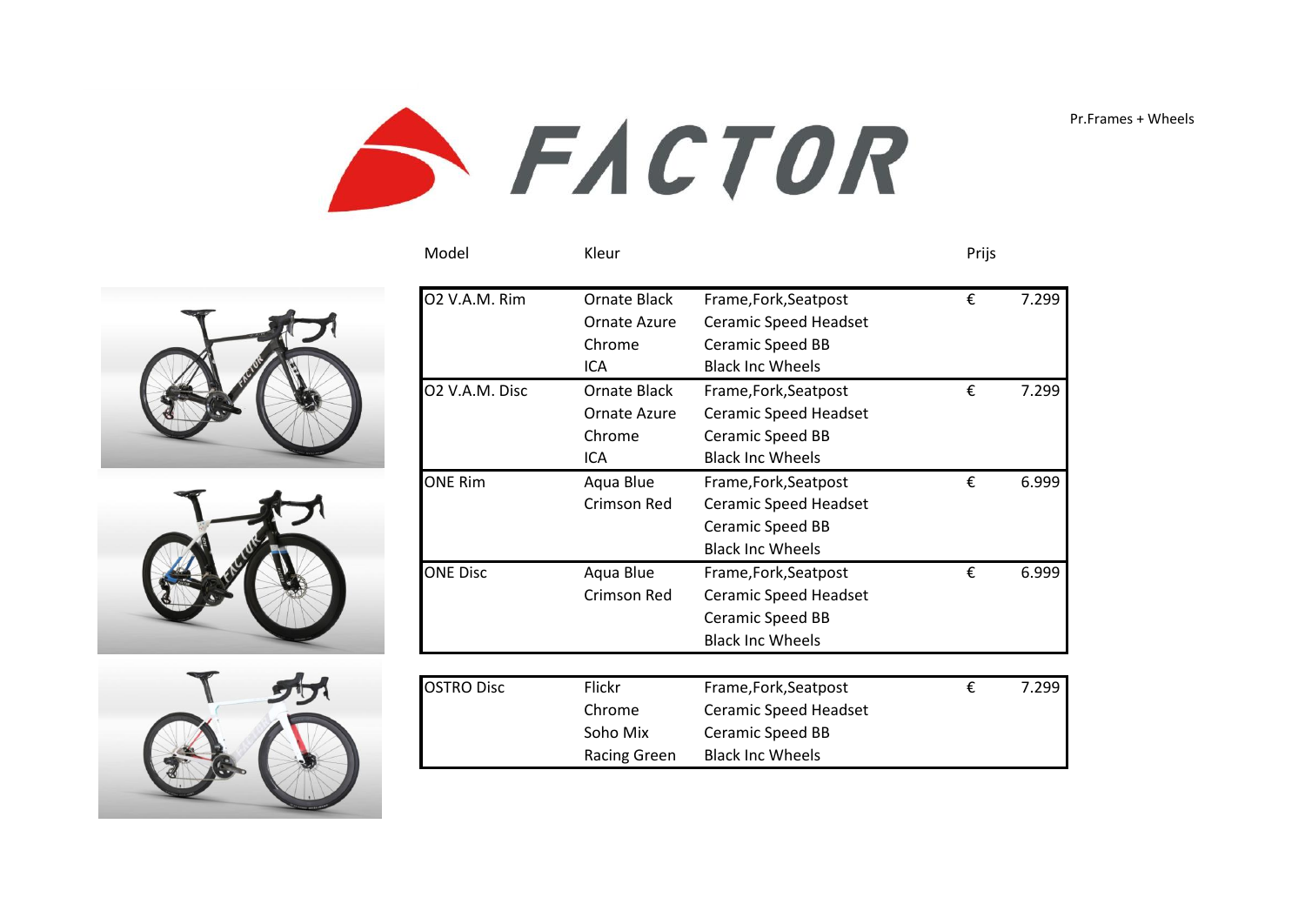





| Model             | Kleur              |                                     | Prijs |       |
|-------------------|--------------------|-------------------------------------|-------|-------|
| <b>Slick Disc</b> | ICA<br>Rossa Corsa | Frameset<br>Black inc. Sixty wheels | €     | 8.199 |

| Vista Disc | Hunter Green | Frame, Fork, Seatpost   | 6.599 |
|------------|--------------|-------------------------|-------|
|            |              | Ceramic Speed Headset   |       |
|            |              | Ceramic Speed BB        |       |
|            |              | <b>Black Inc Wheels</b> |       |



| <b>HANZO</b> | isn                 | Frame, Fork, Seatpost | 8.099 |
|--------------|---------------------|-----------------------|-------|
|              | <b>Racing Green</b> | Ceramic Speed Headset |       |
|              |                     | Ceramic Speed BB      |       |
|              |                     | Int. Bartstem         |       |

Pr.Frames + Wheels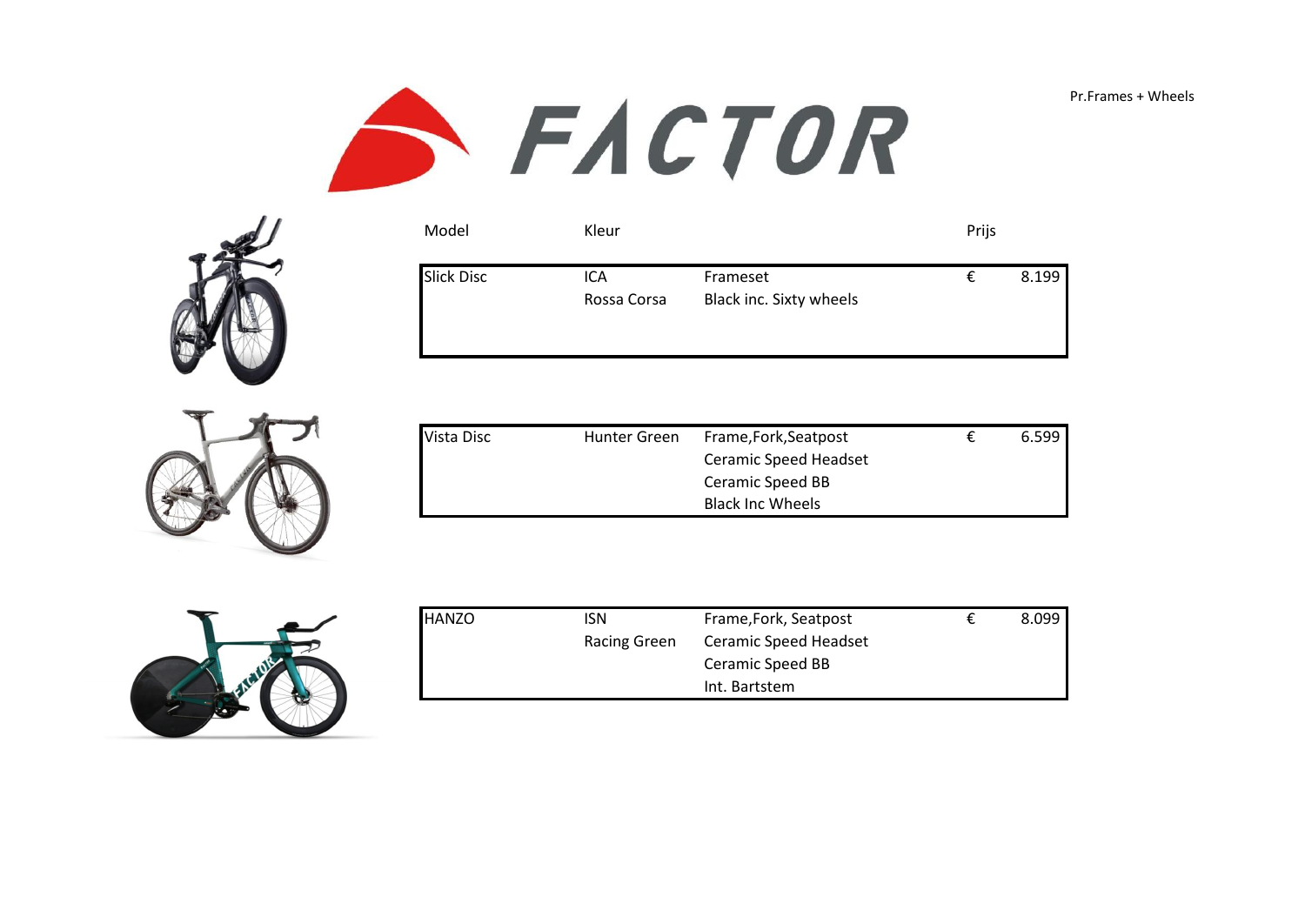Complete Fietsen









| Model               | Kleur        | Groepset                  | Prijs |        |
|---------------------|--------------|---------------------------|-------|--------|
| 02 V.A.M. Rim       | Ornate Black | <b>SRAM Red AXS</b>       | €     | 10.499 |
|                     | Ornate Azure | <b>SRAM Force AXS</b>     | €     | 8.599  |
|                     | Chrome       | Shimano Ult. Di2 12sp     | €     | 8.899  |
|                     | ICA          | Shimano Dura-Ace Di2 12sp | €     | 10.999 |
| 02 V.A.M. Disc      | Ornate Black | SRAM Red AXS              | €     | 10.499 |
|                     | Ornate Azure | <b>SRAM Force AXS</b>     | €     | 8.599  |
|                     | Chrome       | Shimano Ult. Di2 12sp     | €     | 8.899  |
|                     | ICA          | Shimano Dura-Ace Di2 12sp | €     | 10.999 |
|                     |              |                           |       |        |
| O <sub>2</sub> Disc | Pearl White  | <b>SRAM Red AXS</b>       | €     | 9.799  |
|                     | Miami Blue   | <b>SRAM Force AXS</b>     | €     | 7.999  |
|                     |              | Shimano Ult. Di2 12sp     | €     | 8.299  |
|                     |              | Shimano Dura-Ace Di2 12sp | €     | 9.999  |
|                     |              |                           |       |        |

| ONE Disc | Aqua Blue   | <b>SRAM Red AXS</b>       | € | 10.299 |
|----------|-------------|---------------------------|---|--------|
|          | Crimson Red | <b>SRAM Force AXS</b>     | € | 8.299  |
|          |             | Shimano Ult. Di2 12sp     | € | 8.699  |
|          |             | Shimano Dura-Ace Di2 12sp | € | 10.799 |
|          |             |                           |   |        |
|          |             |                           |   |        |
|          |             |                           |   |        |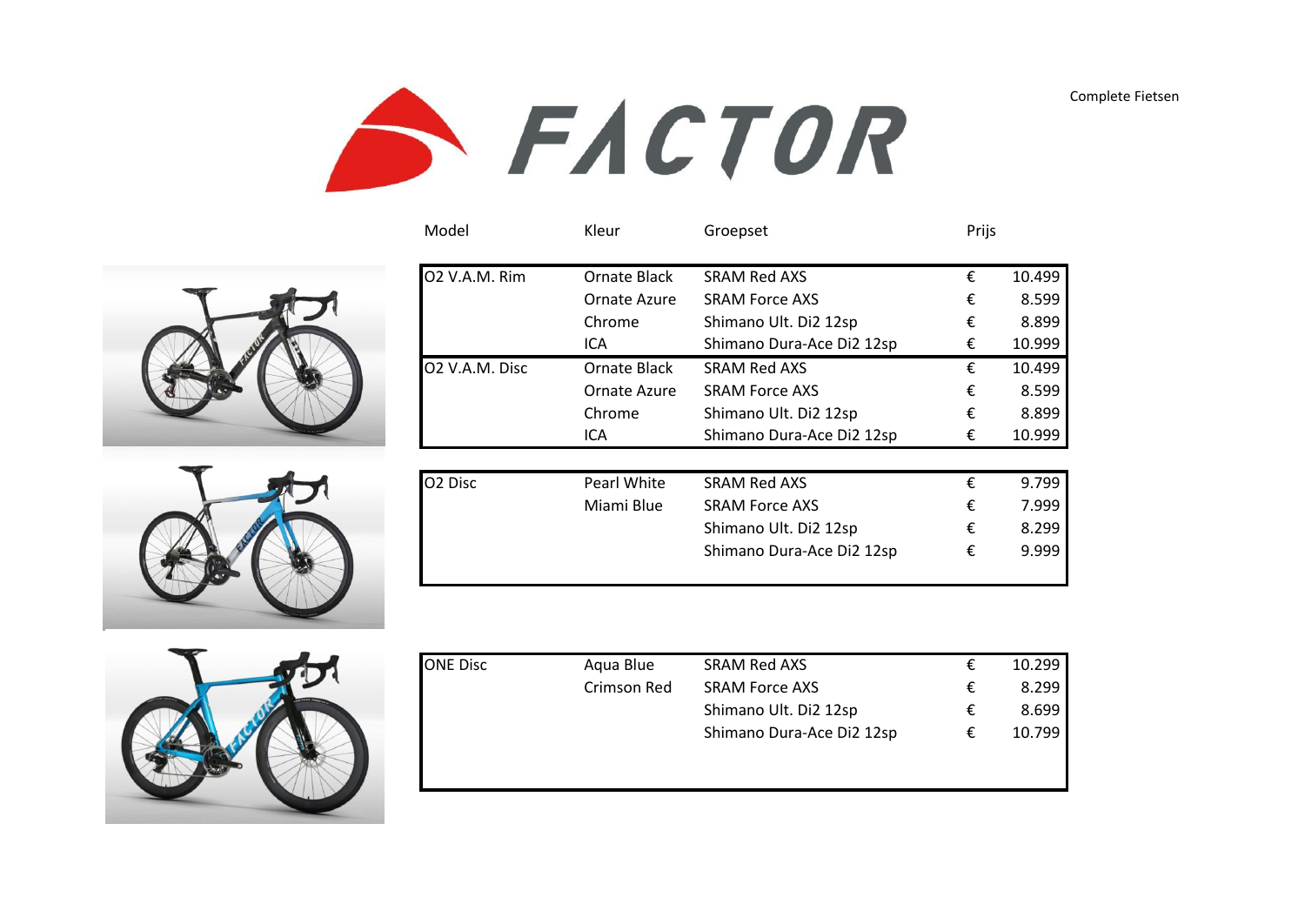Complete Fietsen



| Model | Kleur        | Groepset                                       | Prijs  |                |
|-------|--------------|------------------------------------------------|--------|----------------|
| Vista | Hunter Green | <b>SRAM Force AXS</b><br>Shimano Ult. Di2 12sp | €<br>€ | 7.999<br>8.699 |
|       |              |                                                |        |                |



| LS | UD-Grey       | <b>SRAM Force AXS</b> | 7.299 |
|----|---------------|-----------------------|-------|
|    | Vintage Blue  | Shimano Ult. Di2 12sp | 7.699 |
|    | Crystal Green |                       |       |
|    |               |                       |       |



| OSTRO V.A.M. Disc | Flickr       | SRAM Red AXS              |   | 10.499 |
|-------------------|--------------|---------------------------|---|--------|
|                   | Chrome       | <b>SRAM Force AXS</b>     | ŧ | 8.699  |
|                   | Soho Mix     | Shimano Ult. Di2 12sp     | € | 8.899  |
|                   | Racing Green | Shimano Dura-Ace Di2 12sp |   | 10.999 |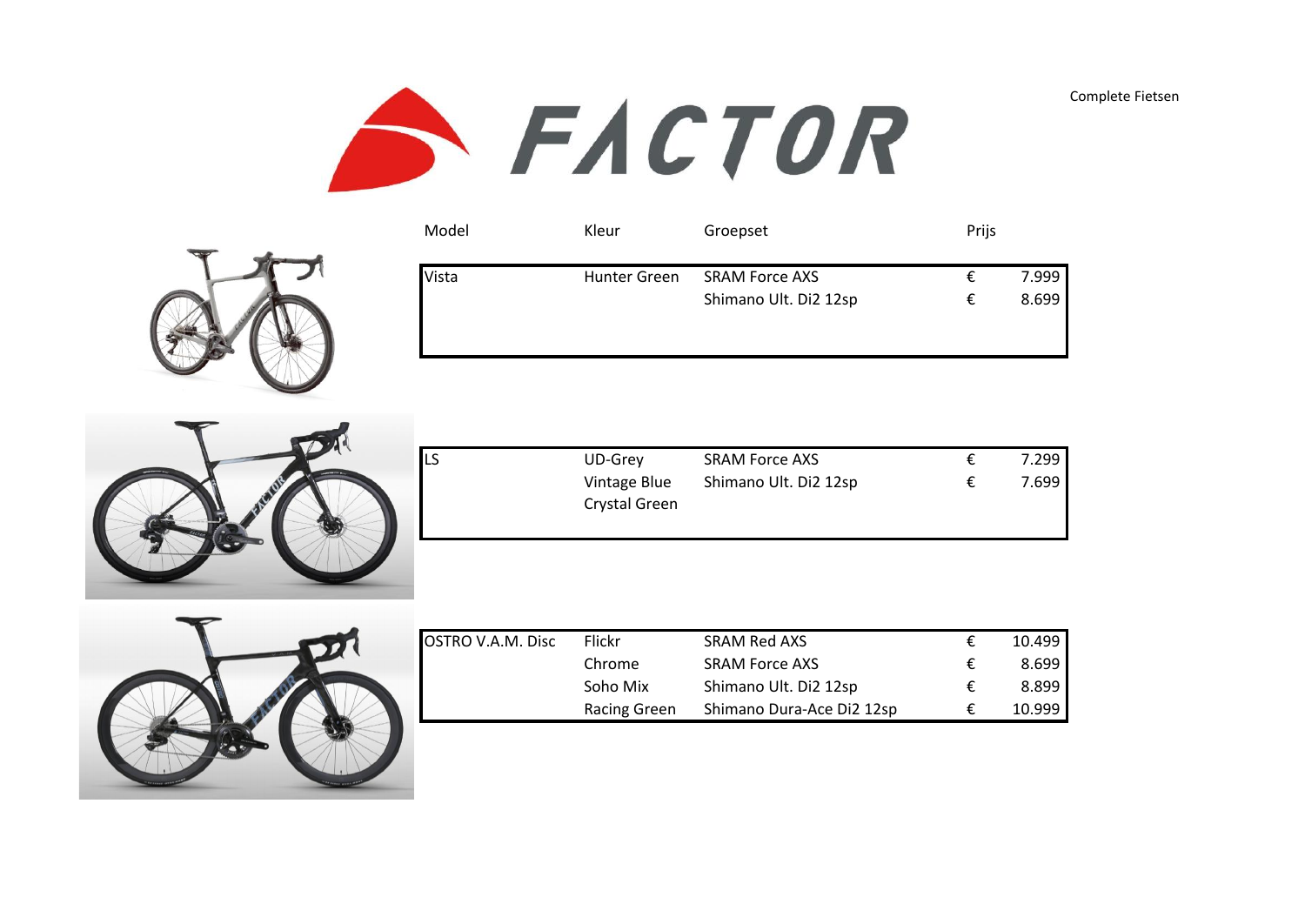Complete Fietsen



| Model             | Kleur       | Groepset                     | Prijs |        |
|-------------------|-------------|------------------------------|-------|--------|
| <b>Slick Disc</b> | <b>ISN</b>  | SRAM RED AXS x 2 DISC        |       | 10.499 |
|                   | Rossa Corsa | SRAM RED AXS x 1 DISC        |       | 9.999  |
|                   |             | SRAM FORCE AXS x 2 DISC      |       | 8.899  |
|                   |             | SRAM FORCE AXS x 1 DISC      |       | 9.299  |
|                   |             | Shimano Ult. Di2 12sp x2     |       | 9.799  |
|                   |             | Shimano Ult. Di2 12sp x1     |       | 9.399  |
|                   |             | Shimano Dura-Ace Di2 12sp x2 |       | 11.699 |
|                   |             | Shimano Dura-Ace Di2 12sp x1 |       | 11.399 |

| <b>HANZO</b> | isn                 | SRAM RED AXS x 2 DISC        | 10.499 |
|--------------|---------------------|------------------------------|--------|
|              | <b>Racing Green</b> | SRAM RED AXS x 1 DISC        | 9.999  |
|              |                     | SRAM FORCE AXS x 2 DISC      | 8.899  |
|              |                     | SRAM FORCE AXS x 1 DISC      | 9.299  |
|              |                     | Shimano Ult. Di2 12sp x2     | 9.799  |
|              |                     | Shimano Ult. Di2 12sp x1     | 9.399  |
|              |                     | Shimano Dura-Ace Di2 12sp x2 | 11.699 |
|              |                     | Shimano Dura-Ace Di2 12sp x1 | 11.399 |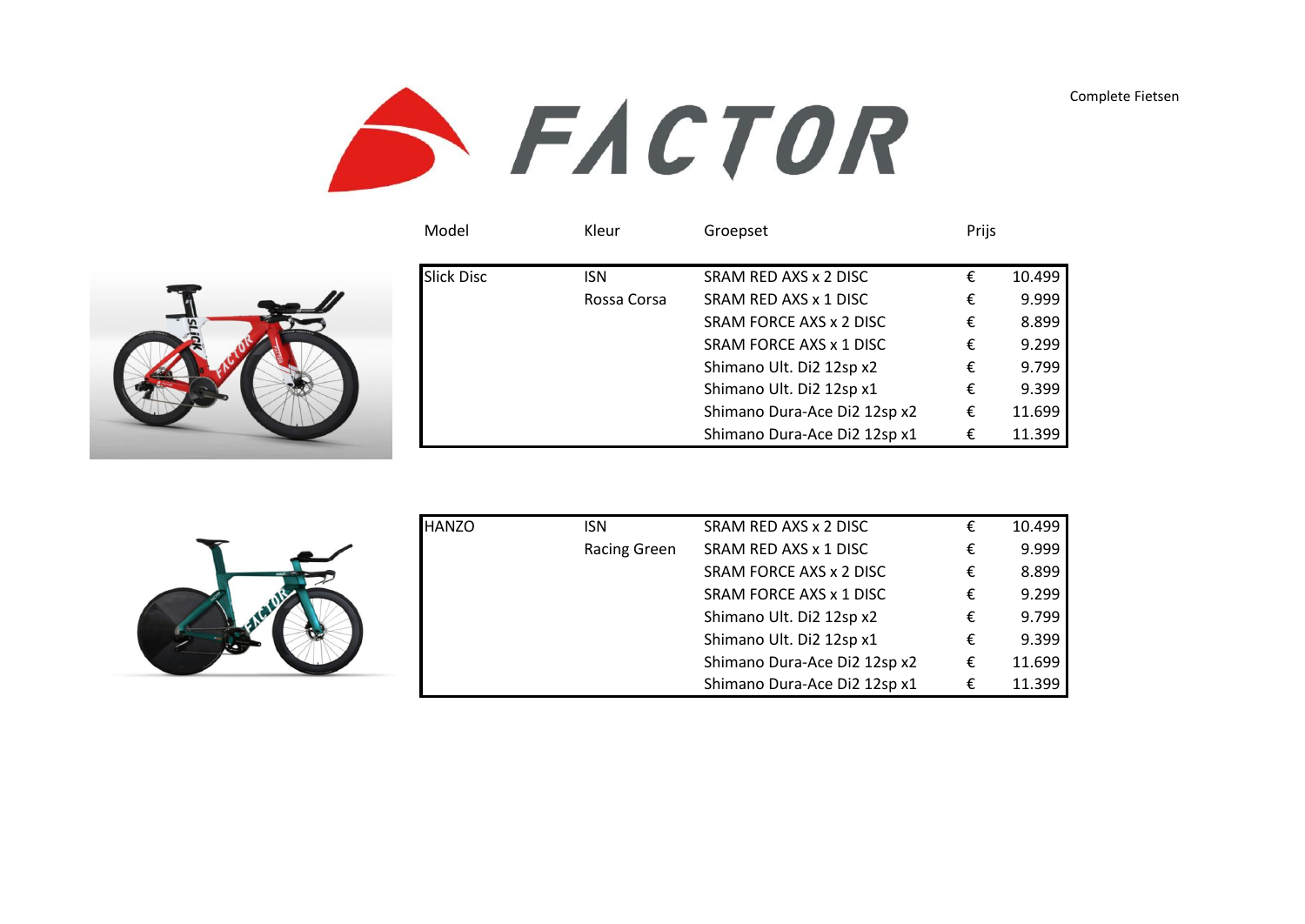





| <b>LANDO XC</b> | Crystal Green<br>Vintage Blue |   |       |
|-----------------|-------------------------------|---|-------|
| Pr. Frameset    |                               | € | 4.449 |
|                 |                               |   |       |
| R. Chassis      |                               | € | 6.199 |
|                 |                               |   |       |

Model Kleur Groepset Prijs



| <b>LANDO HT</b>       | Naked Carbon |   |       |
|-----------------------|--------------|---|-------|
|                       | Vintage Blue |   |       |
| Pr. Frameset          |              | € | 3.349 |
|                       |              |   |       |
|                       |              |   |       |
| R. Chassis            |              | € | 5.099 |
|                       |              |   |       |
| <b>MTB Rigid Fork</b> |              | € | 629   |

onder voorbehoud van typefouten